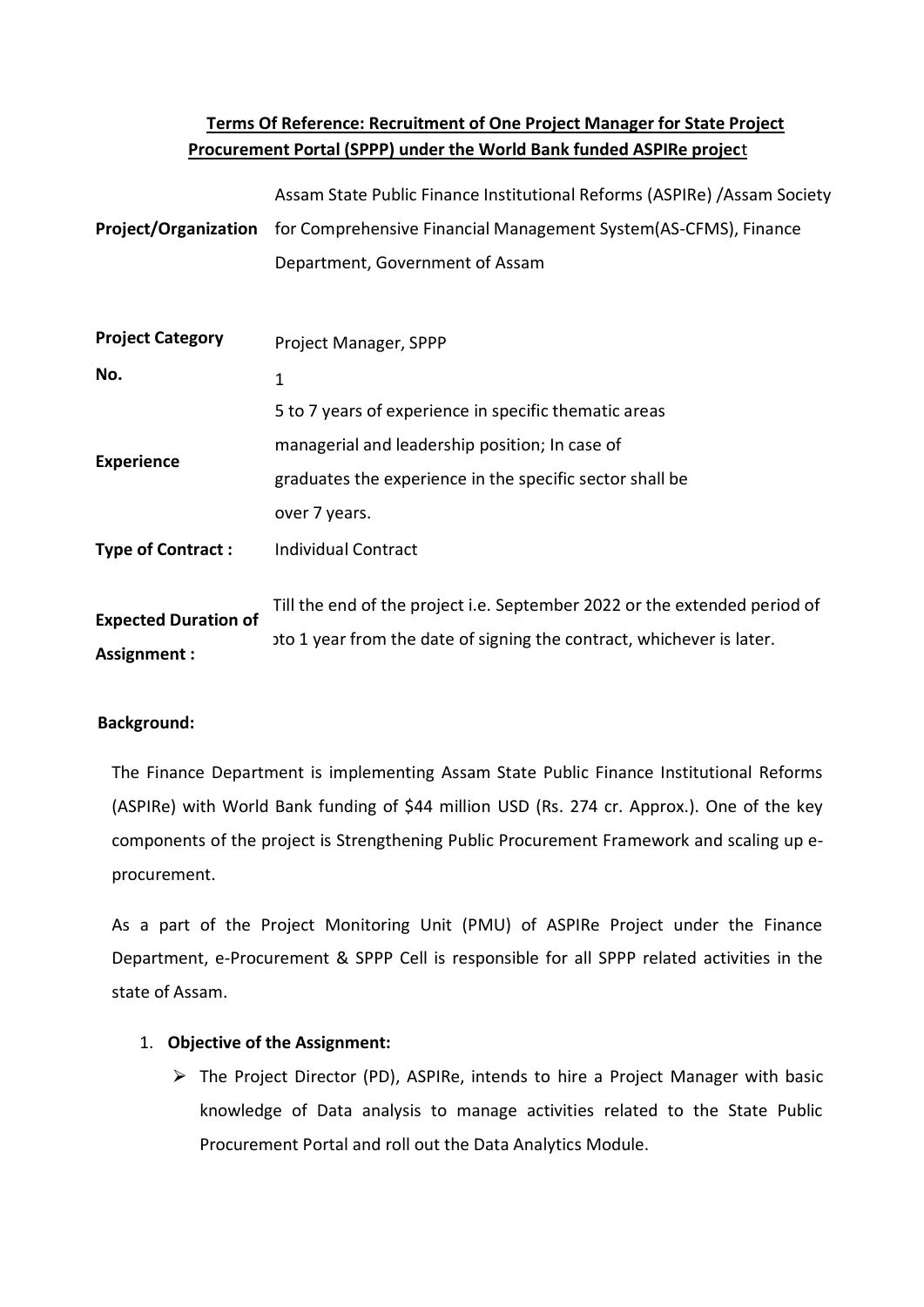- $\triangleright$  The Manager will be responsible for implementation of different tools and strategies to translate raw data into valuable business insights.
- $\triangleright$  Strong logical reasoning skills, business intelligence and ability to communicate effectively are essential for this position.

## **1.1. Detailed scope of work:**

The Manager for the State Public Procurement Portal Cell under the guidance of Project Director/ Addl. Project Director, will perform following duties & responsibilities:

- i) Oversee day-to-day operations and work related to the SPPP.
- ii) Provide technical support in implementation of an application (after training on it) on a day to day basis to the respective user in an office(s) in a district etc. this includes on site trainings of staff/ officers of user department in the use of application with reference to input/ output, how to select menu, hands on training etc.
- iii) Coordination with application division in case of problems in the field.
- iv) Providing training to the users related to SPPP.
- v) Monitoring all the requests related to SPPP, segregate, circulate and close the requests received after successful execution of the same.
- vi) Change Management will be a part of the services.
- vii) Preparation of reports, analysis of procurement related data and identification of key indicators, etc.
- viii) Running and maintaining the reporting system, presenting insights at a weekly meeting.
- ix) Building templates, dashboards in Excel or on other third-party analytics tools for operational and management reporting.
- x) Data extraction as per business request for Ad hoc analysis
- xi) Any other activities assigned by the Project Director/Addl. Project Director.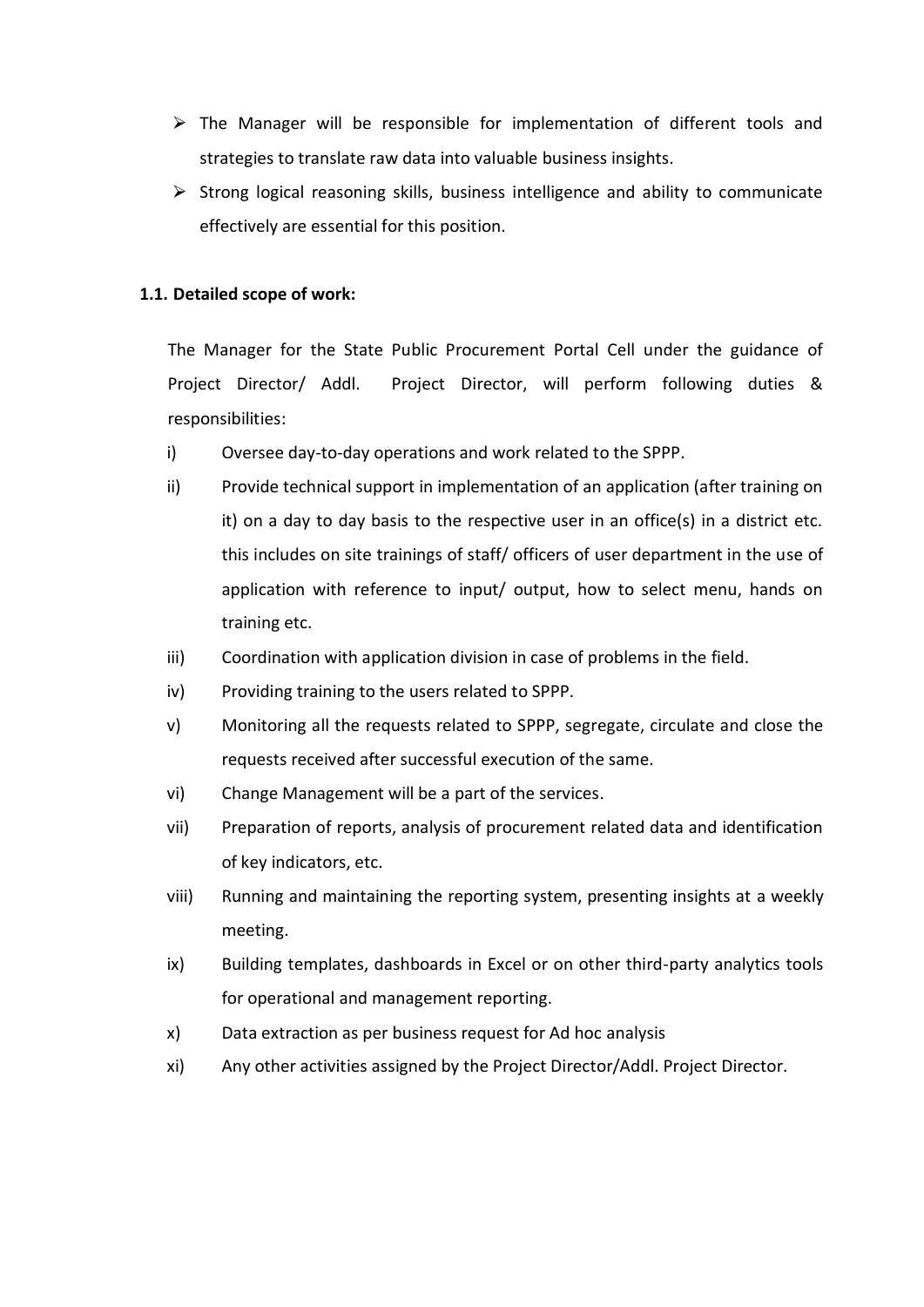## **2. Supervision and Performance Evaluation:**

**2.1.** The incumbent will report to the Project Director/ the Additional Project Director will approve their deliverables.

### **3. Minimum Qualification and Experience:**

The incumbent is required to possess:

**3.1. Basic Education Qualification:** BE/ B.Tech/ MCA

## **3.2. Experience Required (minimum 5 years):**

- 3.2.1. Proven leadership skills with a history of effective management
- 3.2.2. Experience in working on reporting / business intelligence systems, Self-possession in using any tools for data analysis
- 3.2.3. Self-motivated and detail-oriented, with notable experience handling multiple projects and tasks.
- 3.2.4. Strong interpersonal and communication skills, with a proven ability to positively interact with staff and clients
- 3.2.5. Willingness to work extended hours and be on-call for other duties, as needed

# **3.3. Other qualities or Requirements:**

- i. Good knowledge of MS office (at least Word, Excel and PowerPoint), Operating system, basic idea of installing different types of software;
- ii. Willingness and ability to work effectively under pressure and ability to multitask;
- iii. Willingness and ability to work in a team;
- iv. Excellent interpersonal skills, strong verbal communication skills in English, Assamese(preferable), Hindi and written communication skills in English, Training skills;

### **3.2. Preferable Requirements:**

- i. Basic Understanding of Government structures, procedures, rules, regulations and Public Procurement;
- ii. Experience in any Government IT implementation related Project;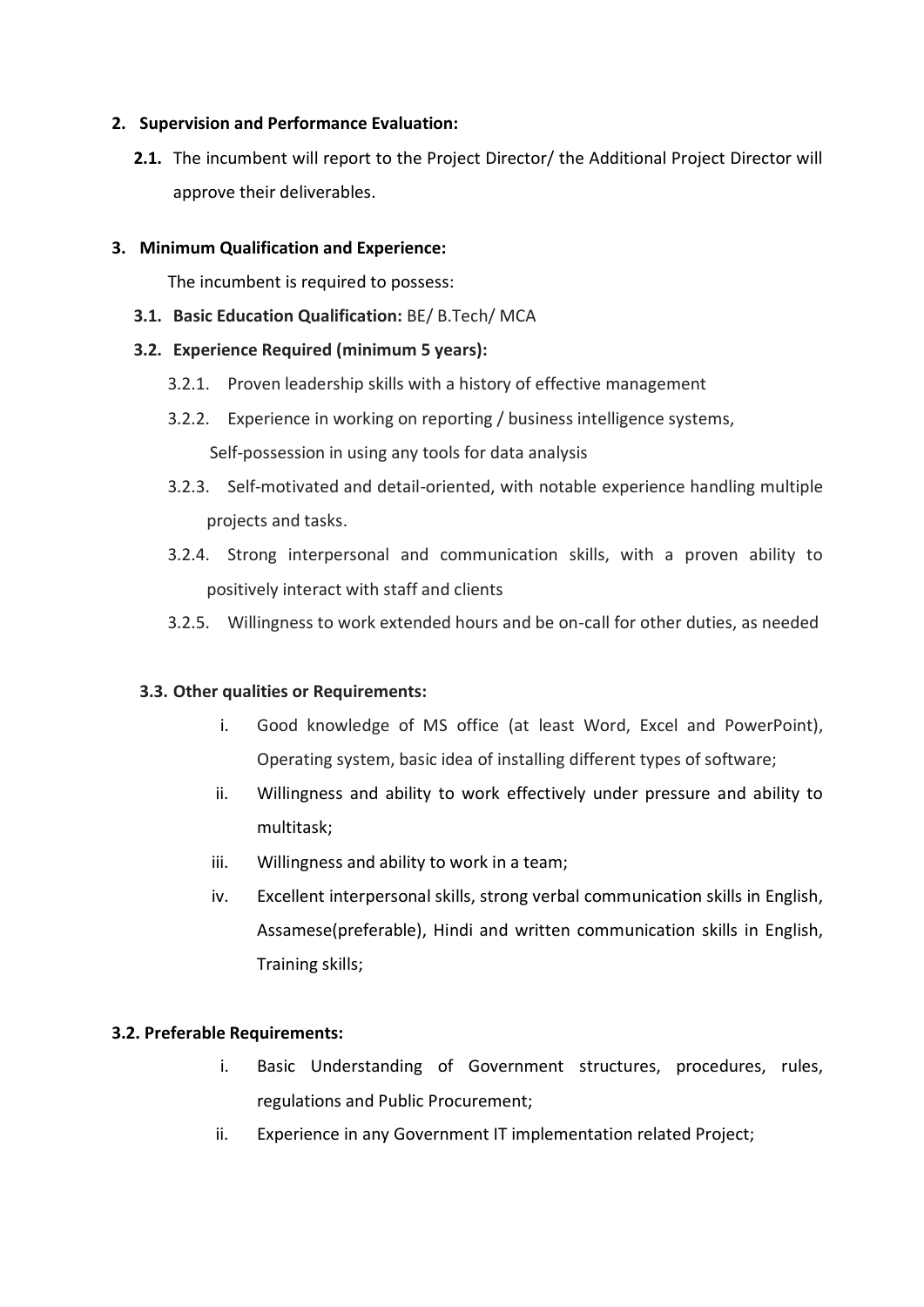#### **4. How to Apply:**

Candidates are requested to apply in application format provided with this ToR within 30 days of the advertisement. Scanned copy of application form along with other relevant documents should be mailed to [careeraspire@outlook.com.](mailto:careeraspire@outlook.com)

No hard copies will be accepted.

### **5. Period of the Assignment / Services:**

**5.1.** The assignment will be for a period of one year and may be extended if necessary and based on satisfactory performance. The appointment of the incumbent would be on a full time basis and they would not be permitted to take up any other assignment during the period. The appointment is of a temporary nature and the appointment can be canceled at any time without assigning any reason thereof.

### **6. Remuneration and Payment Terms:**

- **6.1.** The remuneration would be as per Level L1 and Grade C (CTP Monthly Rs.55, 000.00 to Rs.90, 000.00 and have the provision of enhancement up to 23% at the time of renewal on the basis of the performance) of the HR Manual, initial base remuneration would be negotiated during interview based on experience and last pay drawn.
- **6.2.** Leave Provision: As per HR manual.

### **7. Facilities to be provided by the PMU**

- **7.1.** Give access to all the required documents, correspondence, and any other information associated with the project and as deemed necessary.
- **7.2.** Provide sitting space along with computer, printer, computer/office consumables, and internet access.